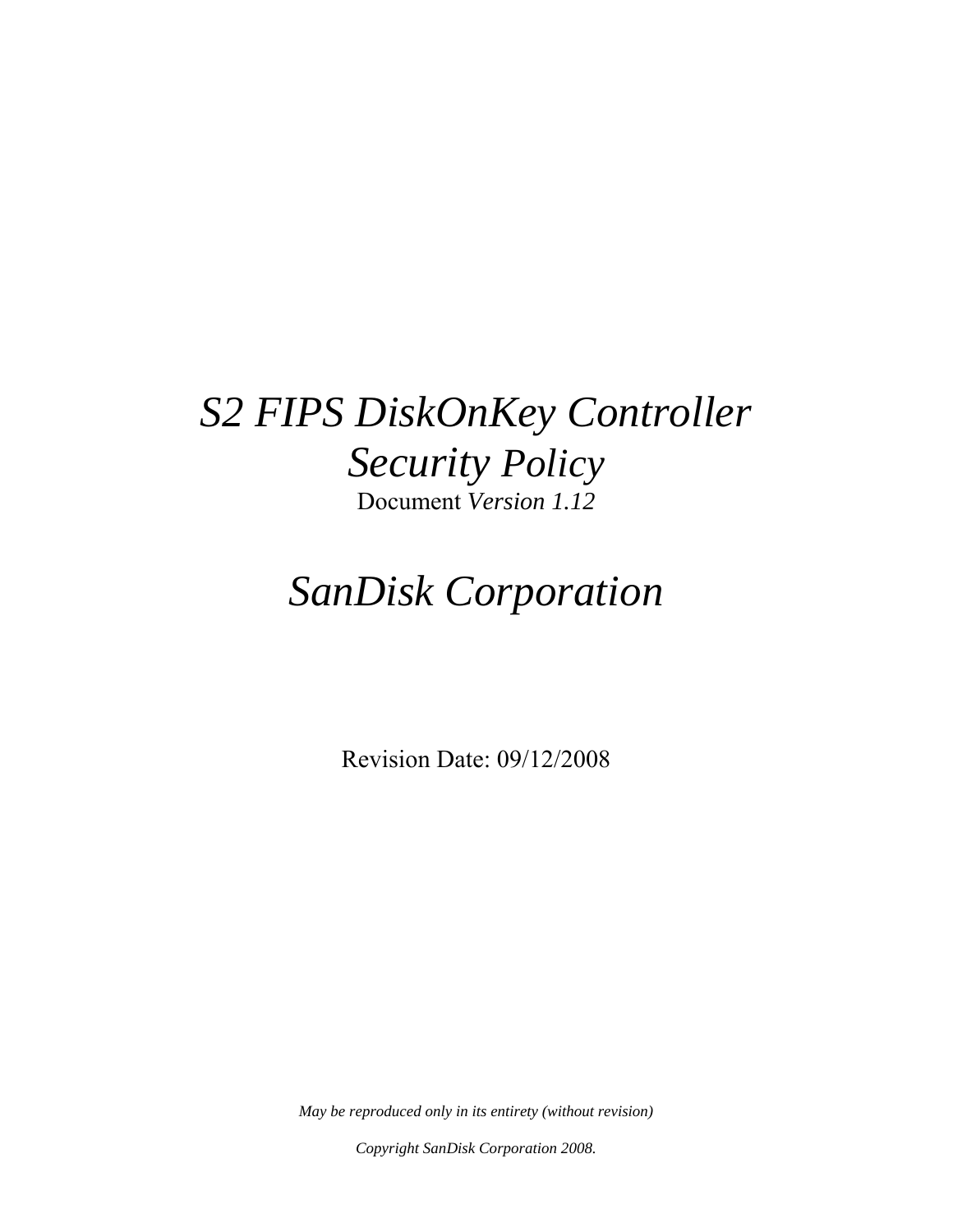| <b>TABLE OF CONTENTS</b> |  |
|--------------------------|--|
|                          |  |
|                          |  |
|                          |  |
|                          |  |
|                          |  |
|                          |  |
|                          |  |
|                          |  |
|                          |  |
|                          |  |
|                          |  |
|                          |  |
|                          |  |
|                          |  |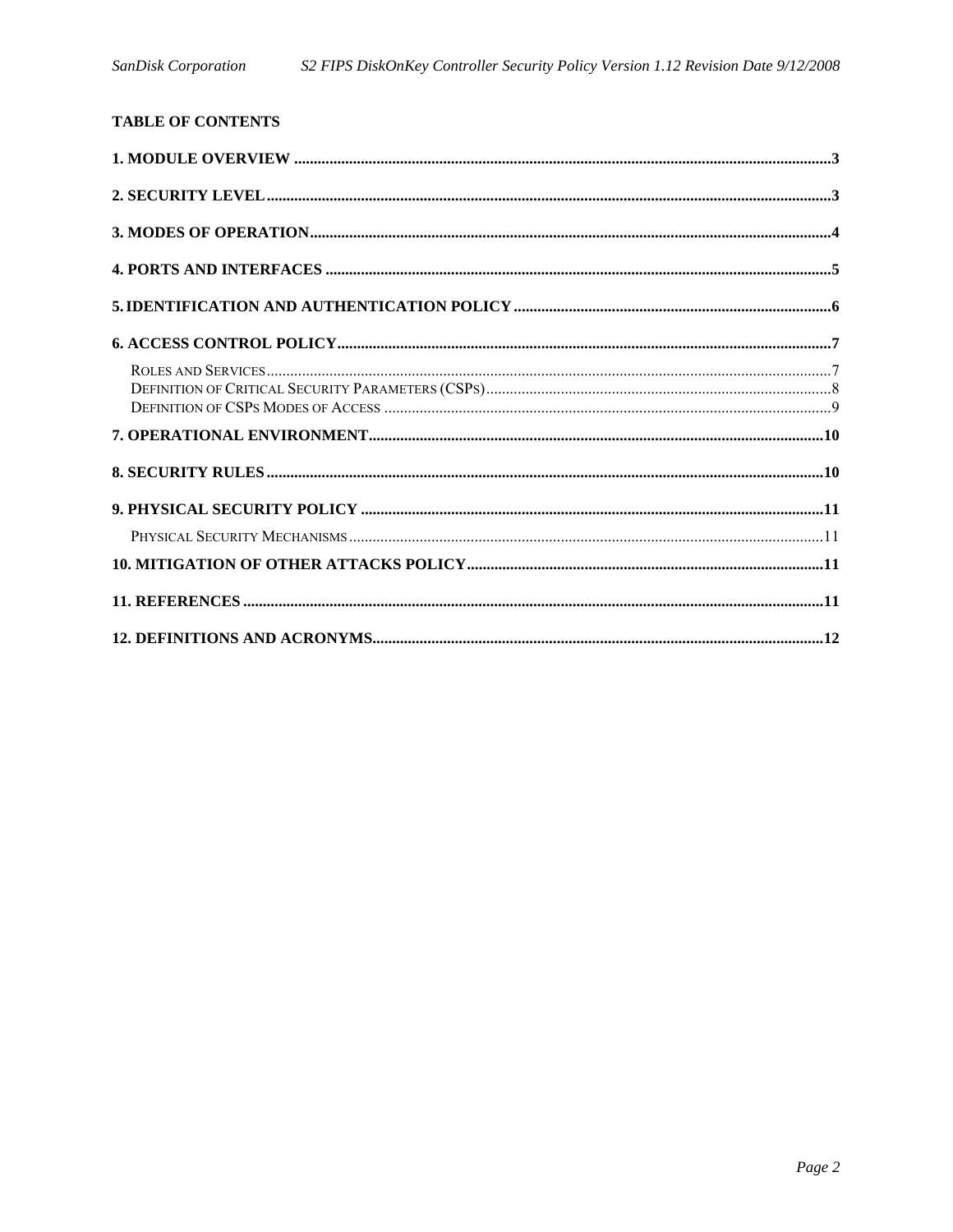### **1. Module Overview**

The SanDisk Corporation S2 FIPS DiskOnKey Controller (HW P/N# 8A-SFS-0000-09P, Version A and Version 2; FW Versions 6.600, 6.612, and 6.615) provides FIPS 140-2 Approved security functionality to the SanDisk DiskOnKey USB flash drives. The S2 FIPS DiskOnKey Controller cryptographic module employs validated Federal Information Processing Standard (FIPS 140-2) encryption and key management functionality to ensure the protection of data stored on external DiskOnKey FLASH memory. The module is a multi-chip embedded cryptographic module, as defined by FIPS 140-2, and consists of the S2 controller and 8k of attached EEPROM. Both components are encased in a hard, opaque, production grade integrated circuit packaging. The cryptographic boundary contains the module's S2 microcontroller, 8k of attached EEPROM, and a single interconnect between the two components. The data connection between the components is encapsulated in epoxy and the PCB on which the components are soldered. No hardware or firmware components of the module are excluded from the requirements of FIPS 140-2.



**Figure 1 – SanDisk Corporation S2 FIPS DiskOnKey Crypto-Processor** 

# **2. Security Level**

The cryptographic module meets the overall requirements applicable to Level 2 security of FIPS 140-2.

| <b>Security Requirements Section</b>  | Level |
|---------------------------------------|-------|
| Cryptographic Module<br>Specification |       |
| Module Ports and Interfaces           |       |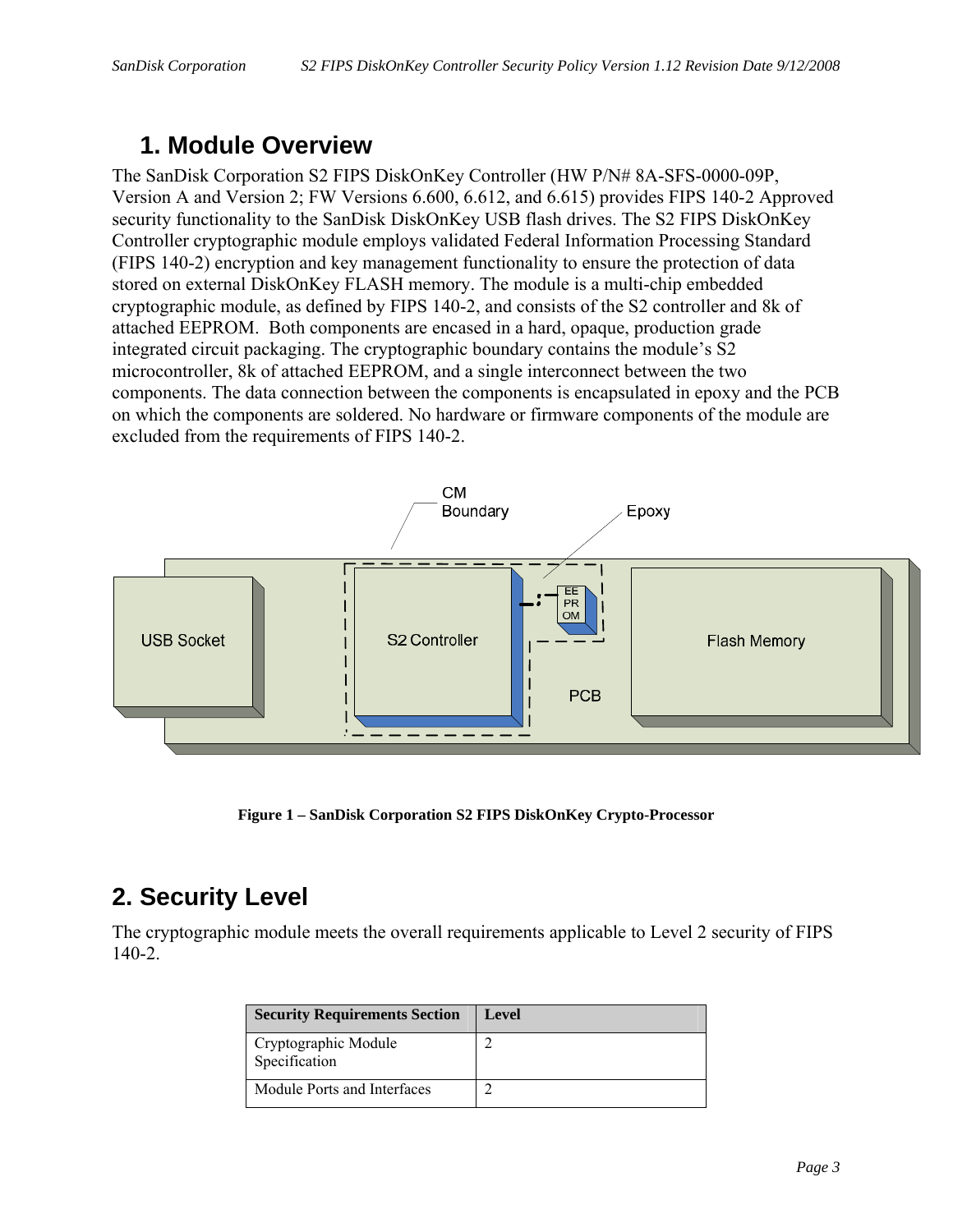| <b>Security Requirements Section</b>  | <b>Level</b>   |
|---------------------------------------|----------------|
| Roles, Services and<br>Authentication | $\overline{2}$ |
|                                       |                |
| Finite State Model                    | 2              |
| Physical Security                     | $\overline{2}$ |
| <b>Operational Environment</b>        | N/A            |
| Cryptographic Key Management          | $\overline{2}$ |
| <b>EMI/EMC</b>                        | 3              |
| Self-Tests                            | $\overline{2}$ |
| Design Assurance                      | $\overline{2}$ |
| Mitigation of Other Attacks           | N/A            |
| <b>Overall</b>                        | 2              |

**Table 1 – Module Security Level Specification** 

# **3. Modes of Operation**

The S2 module supports both a FIPS Approved mode and non-Approved mode of operation.

In order to place the module into FIPS Approved mode, the operator must successfully open the private area by entering a valid password to authenticate to an authorized Role.

NOTE: Drives are configured in manufacturing with a private area and no user writable public area. The initial private area password must be supplied by the user on first application of power to the device after manufacturing. The private area is not functional until the initial private area password has been set. Devices are also configured in manufacturing to disallow creation of a user writable public area after manufacturing.

#### *Approved mode of operation*

In FIPS mode, the cryptographic module only supports FIPS Approved algorithms as follows:

- AES  $256$  (ECB) Certificate No. 464
	- o Data Encryption/Decryption
- RSA PSS 1024 (Certificate No. 200)
	- o Signature Verification
- SHA-1 for hashing (Certificate No. 555)

Furthermore the S2 microcontroller in FIPS mode offers key generation services:

• AES Key generation

For random number generation of all cryptographic keys, the S2 microcontroller employs an implemented deterministic random number generator (DRNG) that is compliant with ANSI X9.31 Appendix 2.4. This DRNG is FIPS Approved and has been issued Certificate #263.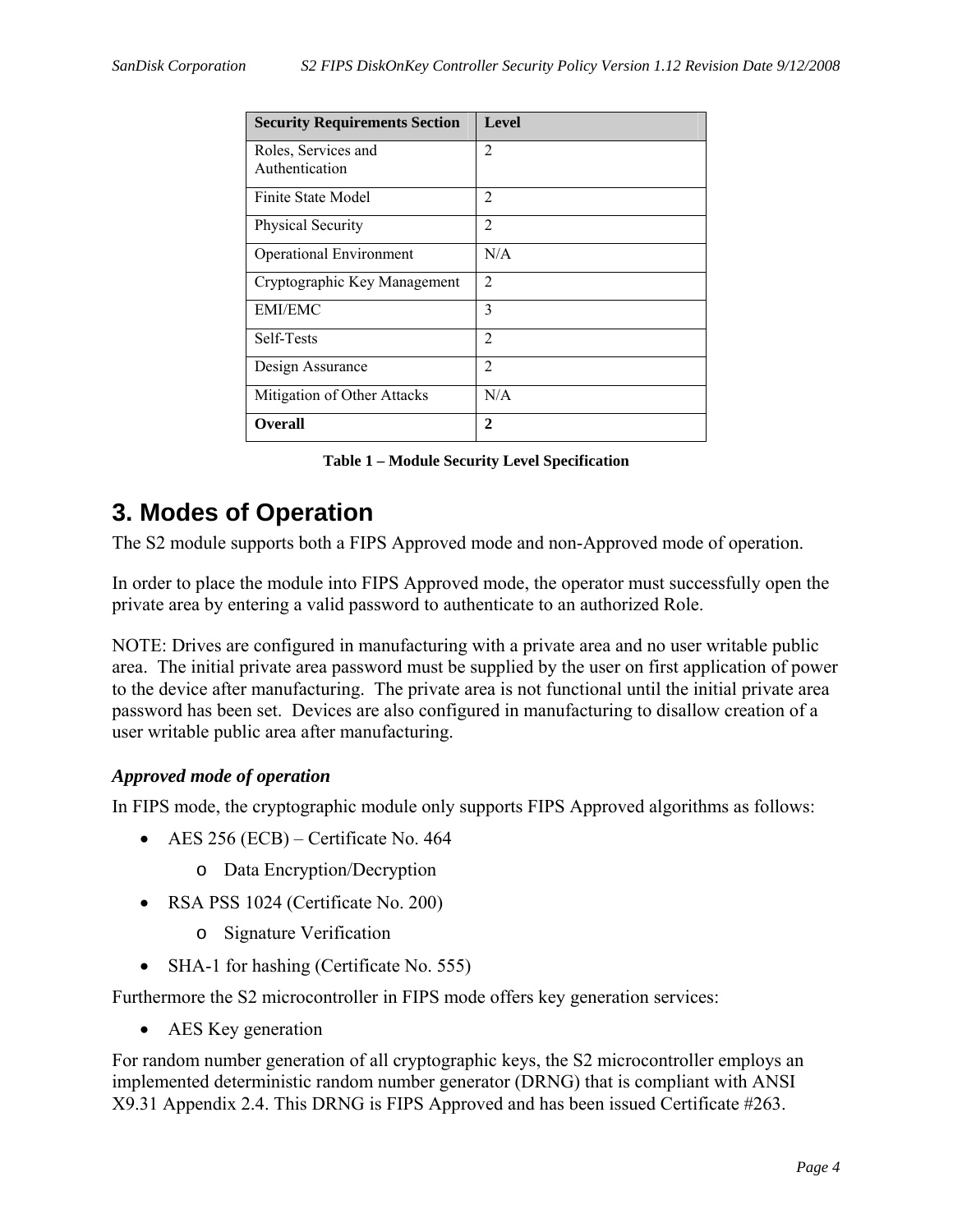#### *Non-Approved Algorithms*

- Seed and seed key for the DRNG will be generated by the S2's NDRNG which is implemented in Hardware. The NDRNG is used in FIPS and non-FIPS mode of operation.
- RSA Encrypt/Decrypt: This algorithm shall not be used in the FIPS mode of operation.

#### *Non-Approved mode of operation*

The use of the RSA Encrypt/Decrypt algorithm will cause the module to transition into the non-FIPS Approved mode of operation.

### **4. Ports and Interfaces**

The example cryptographic module provides the following physical ports and logical interfaces:

| <b>Physical Port</b> | <b>Logical Interface Definition</b>                         | <b>Description</b>                                                                                                                                                |
|----------------------|-------------------------------------------------------------|-------------------------------------------------------------------------------------------------------------------------------------------------------------------|
| USB port             | Data input<br>Data output<br>Status output<br>Control input | The purpose of the<br>USB core is to receive<br>and send the data and<br>control information.                                                                     |
| Flash Memory         | Data input<br>Data output                                   | The purpose of the<br><b>Advanced NAND</b><br>Flash Controller<br>(ANFC) is to provide<br>interface to the NAND<br>Flash memory (Flash)<br>and the crypto module. |
| ISO7816<br>Interface | Data input<br>Data Output<br>Status output<br>Control input | This interface supports<br>ISO7816 as well as<br>RS232 which is<br>multiplexed over this<br>physical port.                                                        |
| Clock                | Control input                                               | External crystal input.                                                                                                                                           |
| Power<br>Interface   | Power Input                                                 | Physical port for<br>external power input.                                                                                                                        |

**Table 2 – Physical Ports and Logical Interfaces**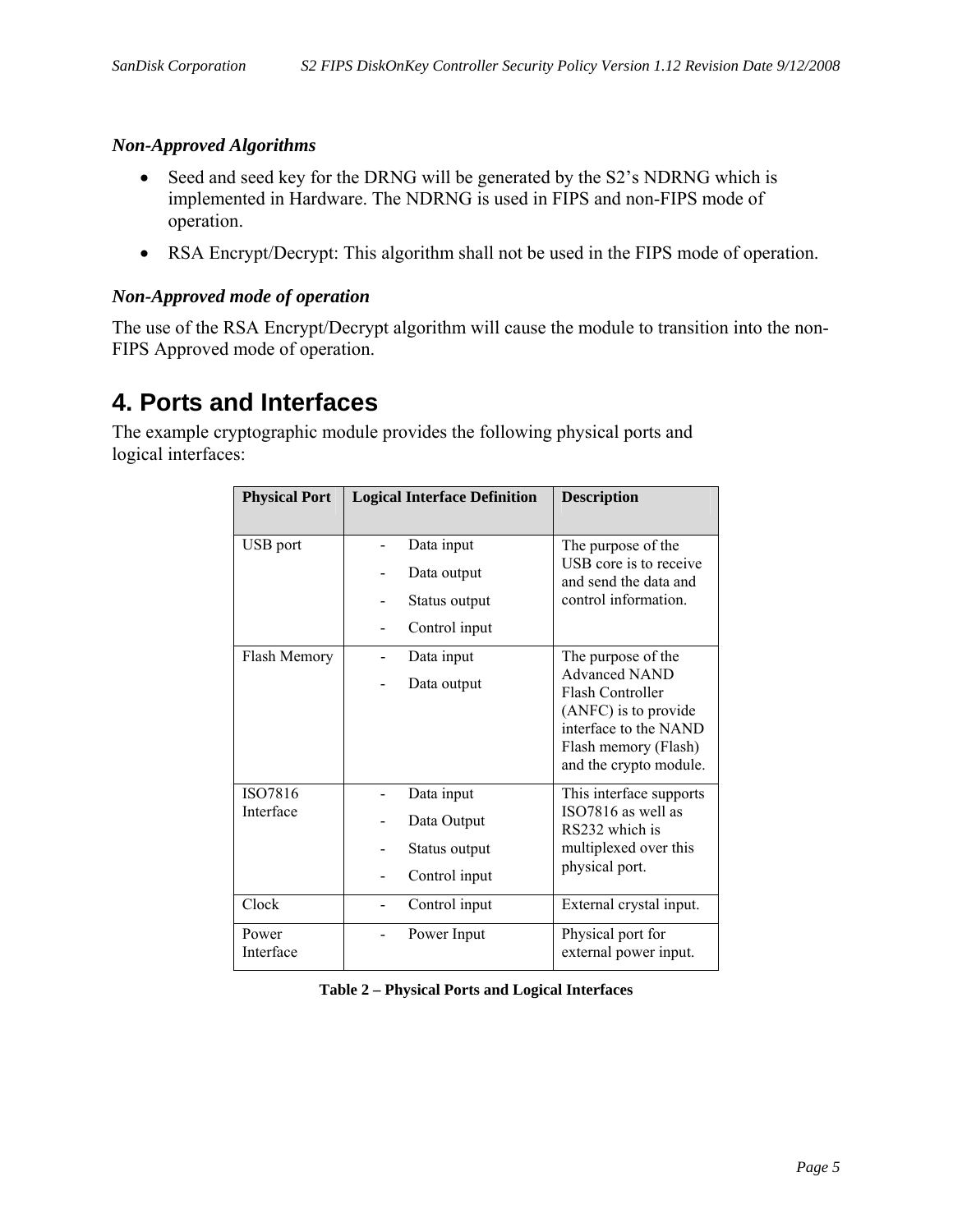# **5. Identification and Authentication Policy**

#### *Assumption of roles*

 $\overline{a}$ 

| Role                          | <b>Type of</b><br><b>Authentication</b>      | <b>Authentication Data</b>                                                                                                                                | <b>Description</b>                                                                                                                                    |
|-------------------------------|----------------------------------------------|-----------------------------------------------------------------------------------------------------------------------------------------------------------|-------------------------------------------------------------------------------------------------------------------------------------------------------|
| Cryptographic<br>Officer      | Role-based operator<br>authentication        | Password Only: The module<br>persistently stores the password<br>hashed and AES encrypted in<br>FLASH, which is outside of the<br>cryptographic boundary. | The Cryptographic Officer has access<br>to the zeroization command. The<br>Cryptographic Officer does not have<br>access to the private User domains. |
| User                          | Role-based operator<br><i>authentication</i> | Password Only: The module<br>persistently stores the password<br>hashed and AES encrypted in<br>FLASH, which is outside of the<br>cryptographic boundary. | The User has full Access to all<br>services except the zeroize service.                                                                               |
| Firmware<br>Update<br>Officer | Role-based operator<br><i>authentication</i> | RSA 1024 signature.                                                                                                                                       | The Firmware Update Officer's sole<br>responsibility is the external loading<br>of new firmware updates. All<br>firmware is signed by SanDisk.        |

#### **Table 3 – Roles and Required Identification and Authentication**

| <b>Authentication Mechanism</b> | <b>Strength of Mechanism</b>                                                                                                                                                                                                              |
|---------------------------------|-------------------------------------------------------------------------------------------------------------------------------------------------------------------------------------------------------------------------------------------|
| <b>Username and Password</b>    | The probability that a random attempt will succeed or<br>a false acceptance will occur is $1/62^4$ , which is less<br>than 1/1,000,000.                                                                                                   |
|                                 | The user is locked out after no more than 100<br>contiguous login failures, therefore the random<br>success rate for multiple retries is 1/62^4 divided by a<br>customer specified number $\leq 100^1$ , which is less than<br>1/100,000. |
| RSA Signature                   | The probability that a random attempt will succeed or<br>a false acceptance will occur is $1/2^80$ , which is less<br>than $1/1,000,000$ .                                                                                                |
|                                 | The module only allows one attempt every 10<br>seconds. Therefore, the probability that a random<br>attempt will be successful within a one minute period<br>is $6/2^80$ , which is less than $1/100,000$ .                               |

#### **Table 4 – Strengths of Authentication Mechanisms**

<sup>&</sup>lt;sup>1</sup> This is a configuration setting that is set in manufacturing. The maximum number of attempts configurable is 100.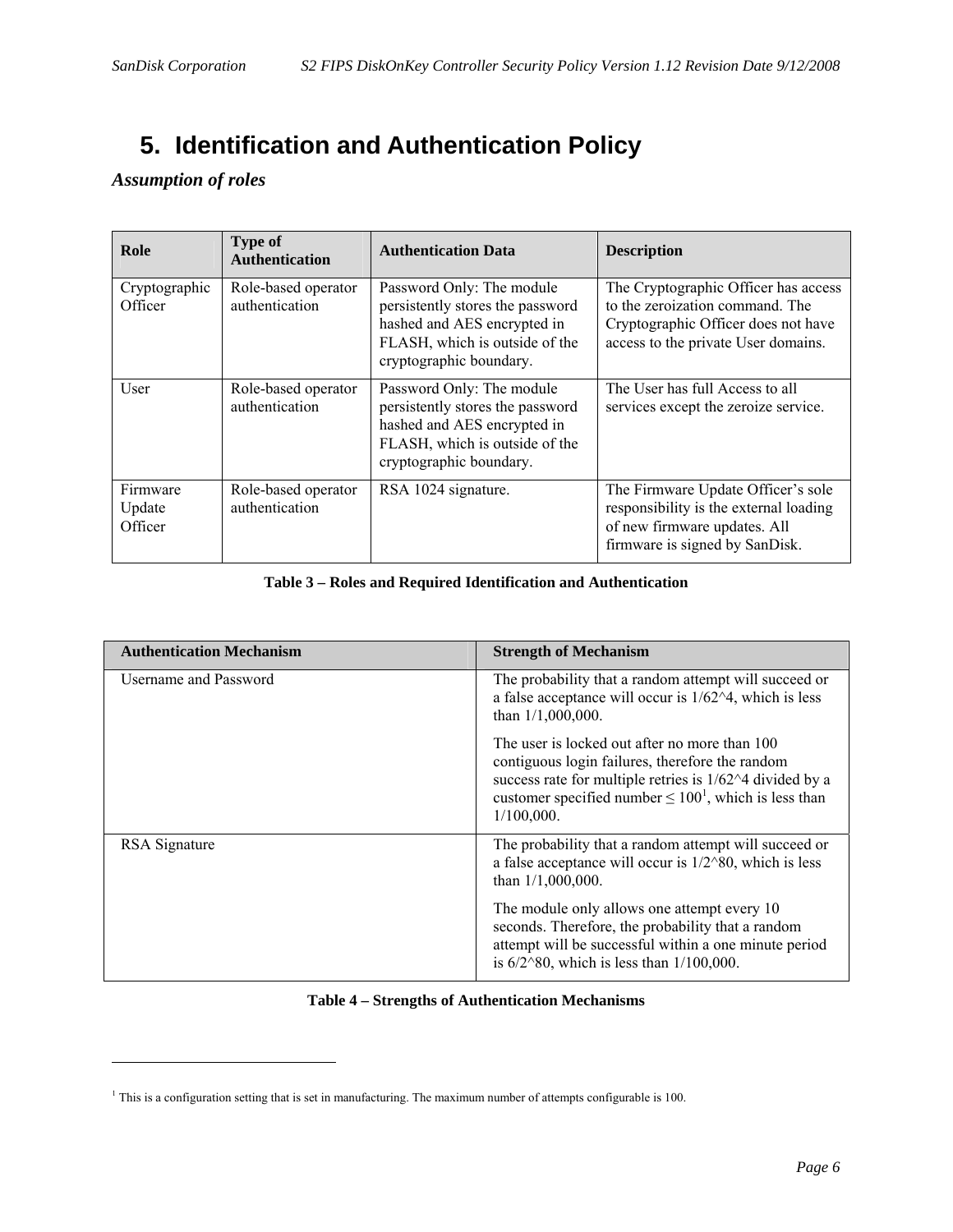### **6. Access Control Policy**

#### *Roles and Services*

The S2 microcontroller supports three distinct separate Roles, a User, Cryptographic Officer, and Firmware Update Officer. The role selected is explicitly selected during authentication and is determined by the interface used to authenticate. The cryptographic module does not support concurrent operators. The User and Cryptographic Officer roles shall enter a username and its password to log in, whereas the Firmware Update Officer must enter a valid RSA signature. The operator to service mapping is shown below is shown Table 5 below.

| Operator                              | <b>Services</b>                                                                                                                                                                                                                                                                                             |
|---------------------------------------|-------------------------------------------------------------------------------------------------------------------------------------------------------------------------------------------------------------------------------------------------------------------------------------------------------------|
| User Role                             | Open Private Area: Allows read/write to secure area<br>$\circ$                                                                                                                                                                                                                                              |
|                                       | Close Private Area: Closes Private area to disallow read/write<br>$\circ$                                                                                                                                                                                                                                   |
|                                       | Change User Private Area Password<br>$\circ$                                                                                                                                                                                                                                                                |
|                                       | Read/Write Protected Area<br>$\Omega$                                                                                                                                                                                                                                                                       |
| Cryptographic Officer Role            | Zeroize Keys: Zeroizes all FIPS keys<br>$\circ$                                                                                                                                                                                                                                                             |
|                                       | Change Cryptographic officer password<br>$\circ$                                                                                                                                                                                                                                                            |
| Firmware Update Officer               | Externally Load FW: Load RSA signed Firmware. This firmware<br>$\circ$<br>will only be loaded if the RSA 1024 bit signature is verified.                                                                                                                                                                    |
| Unauthenticated Services (No<br>Role) | Self-tests: This service executes the suite of self-tests required by<br>$\Omega$<br>FIPS 140-2.                                                                                                                                                                                                            |
|                                       | Device Reset: Reformats specific Private Area of the User currently<br>$\circ$<br>selected when the user password can not be remembered. Once this<br>is performed a User must reinitialize the device for their use. All<br>data and keys associated with that particular User Role have been<br>zeroized. |
|                                       | CD Emulation: Provides a CD emulation service<br>$\Omega$                                                                                                                                                                                                                                                   |
|                                       | Get Error status: Provides the operator with the error state indicator<br>$\circ$                                                                                                                                                                                                                           |
|                                       | Get Version: This allows the operator to retrieve the module<br>$\circ$<br>versioning information                                                                                                                                                                                                           |
|                                       | Show status: Provides current module status<br>$\circ$                                                                                                                                                                                                                                                      |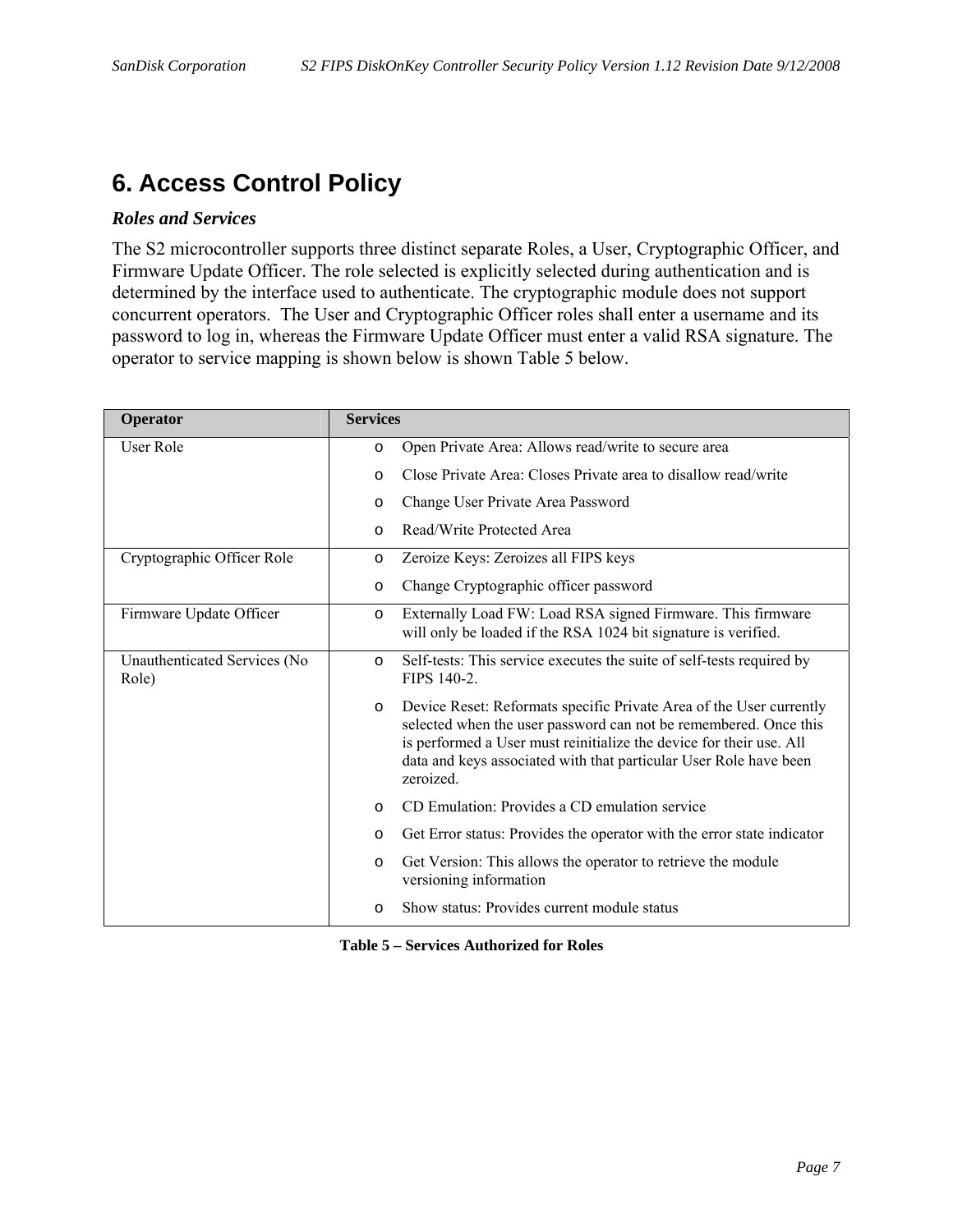#### *Definition of Critical Security Parameters (CSPs)*

The following CSPs are contained within the module:

| <b>Key</b>                  | <b>Description/Usage</b>                                                              |
|-----------------------------|---------------------------------------------------------------------------------------|
| AES default key             | Used to encrypt on-the-fly all data stored on the public area on the flash<br>memory. |
| User Private Area 1 AES key | User AES-256 key to encrypt private data on private area 1.                           |
| User Private Area 2 AES key | User AES-256 key to encrypt private data on private area 2.                           |
| Crypto Officer Password     | Password to authenticate an operator to the Crypto Officer Role.                      |
| User Password               | Password to authenticate an operator to the User Role.                                |
| DRNG Seed Key               | NDRNG generated output used to seed the Approved ANSI X9.31 DRNG                      |
| <b>DRNG</b> Seed            | NDRNG output used as the seed into the ANSI X9.31 DRNG                                |

**Table 6 – CSPs** 

#### *Definition of Public Keys*

The following Keys are contained within the module:

| Key                                     | <b>Description/Usage</b>                                                                           |
|-----------------------------------------|----------------------------------------------------------------------------------------------------|
| RSA Source Code Integrity<br>public key | Used for digital signature source code verification and Firmware Update Officer<br>authentication. |

**Table 7 – Public Keys**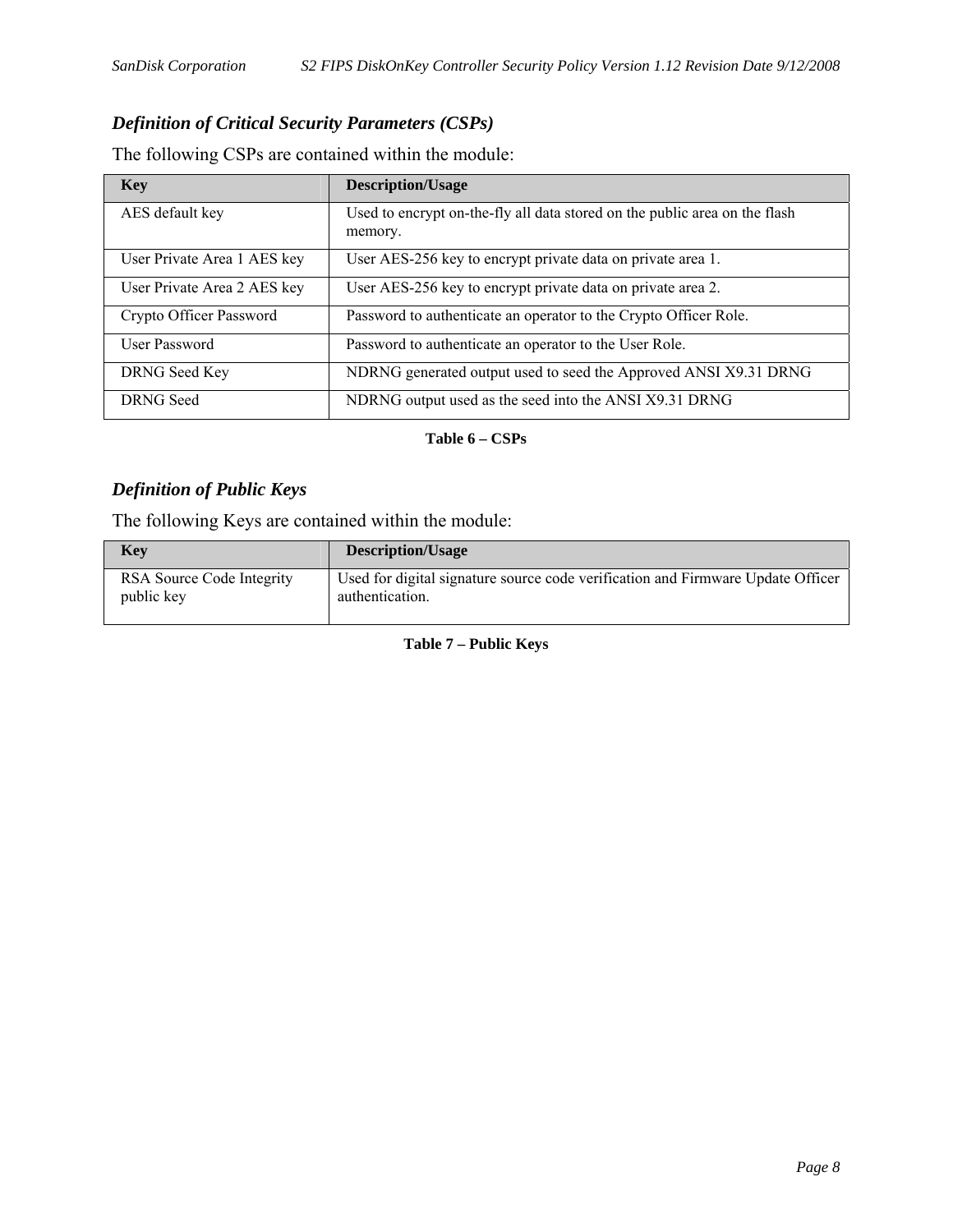#### *Definition of CSPs Modes of Access*

Table 8 defines the relationship between access to CSPs and the different module services. The type access to each data object is identical for each role. The modes of access shown in the table are defined as follows:

- I Input: the CSP is input into the module.
- O Output: the CSP is output from the module.
- E Encrypt: The CSP item is used to encrypt plaintext data.
- D Decrypt: The CSP is used to decrypt ciphertext data.
- A Authenticate: CSP is used to authenticate.
- U Used: Used in the Random Number Generator.
- Z Zeroize: the CSP is zeroized.
- G Generate: the CSP is generated using the FIPS approved ANSI X9.31 DRNG.
- L the CSP is generated using LFSR hardware

|                                   | <b>User Role</b>     |                       |                                     | <b>CO</b> Role                          |                                                | <b>Firmware Update</b><br><b>Officer Role</b> |                       |
|-----------------------------------|----------------------|-----------------------|-------------------------------------|-----------------------------------------|------------------------------------------------|-----------------------------------------------|-----------------------|
| CSP                               | Open Private<br>Area | Close Private<br>Area | Protected Area<br><b>Read/Write</b> | Change User<br>Private Area<br>Password | Cryptographic<br>Password<br>Change<br>Officer | <b>Zeroize Keys</b>                           | Externally<br>Load FW |
| AES default key                   | $\boldsymbol{D}$     |                       | E, D                                | $\cal E$                                |                                                | $\boldsymbol{Z}$                              |                       |
| User Private Area 1 AES<br>key    | $I,\,O,\,G^*$        |                       | E, D                                |                                         |                                                | $\boldsymbol{Z}$                              |                       |
| User Private Area 2 AES<br>key    | I, O, $G^*$          |                       | $\mathcal{E},\mathcal{D}$           |                                         |                                                | $\boldsymbol{Z}$                              |                       |
| Cryptographic Officer<br>Password |                      |                       |                                     |                                         | $I\!\!,\!A$                                    | $I,\,A,\,Z$                                   |                       |
| User Password                     | I, A                 |                       | I, A                                | I, A                                    |                                                | Z                                             |                       |
| DRNG Seed Key                     | U, L                 |                       |                                     |                                         |                                                | $\boldsymbol{Z}$                              |                       |
| DRNG Seed                         | U, L                 |                       |                                     |                                         |                                                | Z                                             |                       |

#### **Table 8 – Services to CSP Access mapping**

\* Generated only if it does not currently exist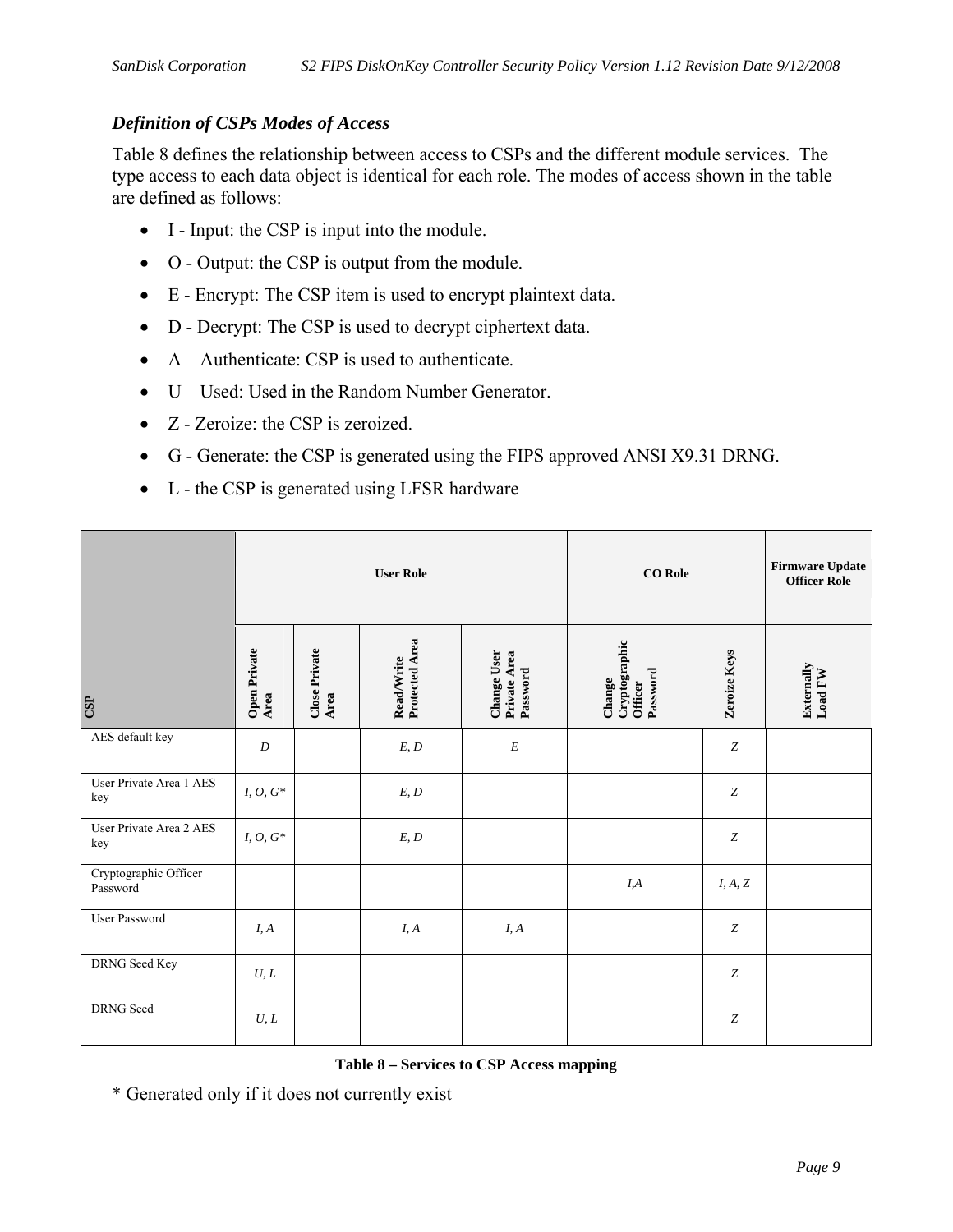# **7. Operational Environment**

The FIPS 140-2 Area 6 Operational Environment requirements are not applicable because the module has a limited operational environment.

## **8. Security Rules**

The S2 module's design corresponds to the S2 cryptographic module's security rules. This section documents the security rules enforced by the cryptographic module to implement the security requirements of this FIPS 140-2 Level 2 module.

- 1. The cryptographic module shall provide three distinct operator roles. These are the User role, Cryptographic-Officer, and Firmware Update Officer roles.
- 2. The cryptographic module shall provide role-based authentication.
- 3. When the module has not been placed in a valid role, the operator shall not have access to any cryptographic services.
- 4. The cryptographic module shall perform the following tests:
	- A. Power up Self-Tests:
	- 1. Cryptographic algorithm tests:
		- a. AES Known Answer Test
		- b. SHA-1 Known Answer Test
		- c. RSA Pairwise Consistency Test
		- d. DRNG Known Answer Test
	- 2. Firmware Integrity Test (RSA 1024 signature verification)

#### Conditional Self-Tests:

- 3. Continuous Random Number Generator (RNG) test
	- a. Non Approved HW RNG.
	- b. Approved RNG ANSI X9.31 Appendix 2.4
- 4. Firmware load test RSA signature verification of externally loaded code.
- 5. The operator shall be capable of commanding the module to perform the power-up selftest at any time by power cycling the module.
- 6. Prior to each use, the internal RNG shall be tested using the conditional test specified in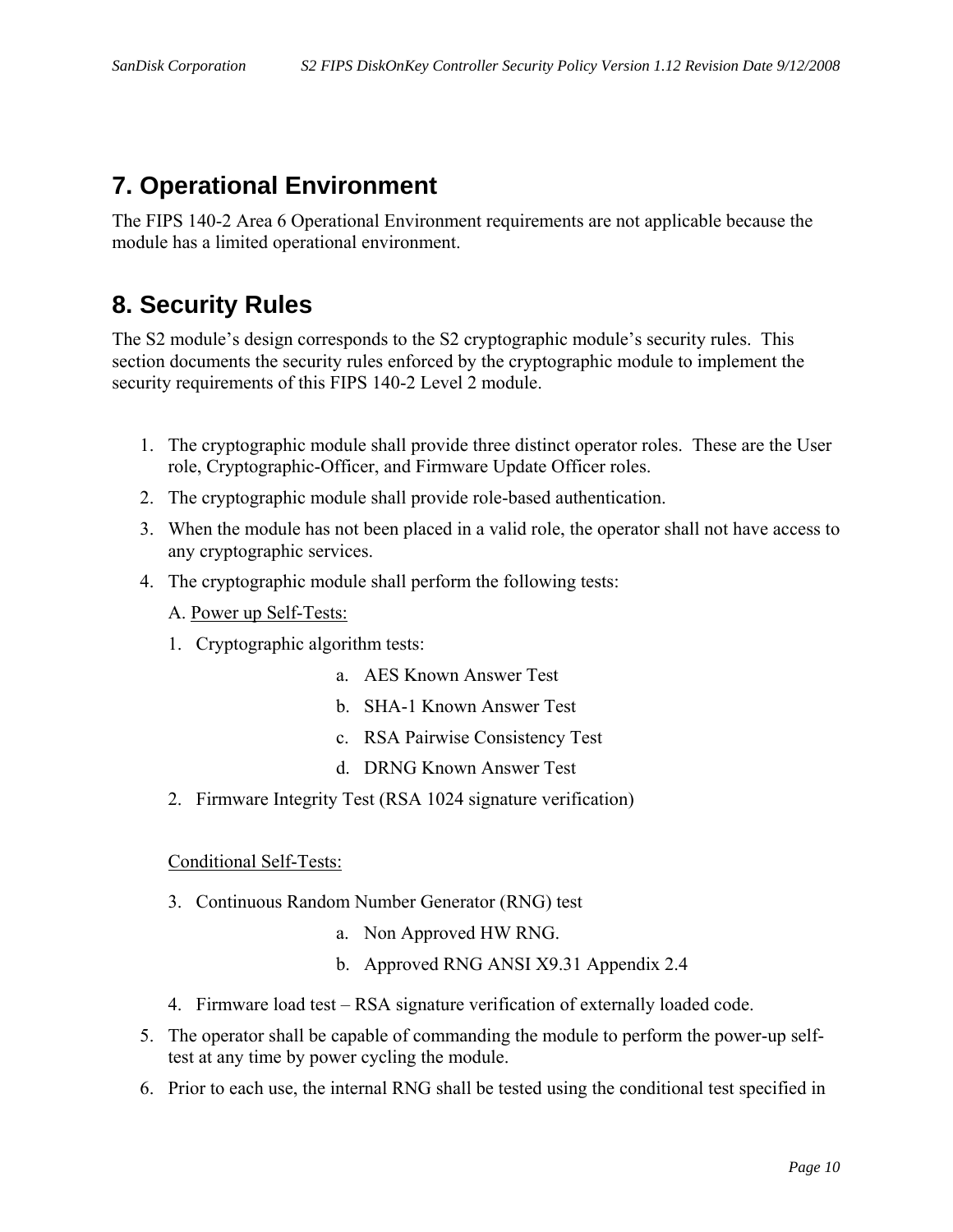FIPS 140-2 §4.9.2.

7. Data output shall be inhibited during key generation, self-tests, zeroization, and error states.

- 8. Status information shall not contain CSPs or sensitive data that if misused could lead to a compromise of the module.
- 9. The RSA Encrypt/Decrypt algorithm shall not be used in the FIPS mode of operation. Use of this algorithm will cause the module to transition into the non-FIPS mode of operation.

## **9. Physical Security Policy**

#### *Physical Security Mechanisms*

The example multi-chip embedded cryptographic module includes the following physical security mechanisms:

- Production-grade components (S2, EEPROM).
- Data path between S2 and EEPROM is completely covered by epoxy and has no vias.
- Opaque Epoxy encapsulation of all components within the boundary.

The operator should on a periodic basis visually inspect the module to determine if it has been compromised. The epoxy and PCB should not show any evidence of tampering including scratches, chips, and holes.

## **10. Mitigation of Other Attacks Policy**

The module not has been designed to mitigate attacks not addressed by the security requirements of FIPS 140-2.

### **11. References**

| Reference<br>Number | Reference Title                                                                                 |
|---------------------|-------------------------------------------------------------------------------------------------|
| $\lceil 1 \rceil$   | FIPS PUB 140-2, Security Requirements for Cryptographic Modules /                               |
|                     | National Institute of Standards and Technology (NIST), May 2001                                 |
| $\lceil 2 \rceil$   | PAN ASIC Top-Level Specification Version 0.2 / M-Systems, March 2005                            |
| $\lceil 3 \rceil$   | PKCS#1: RSA Encryption Standard v1.5, November 1993 / RSA                                       |
|                     | Laboratories, http://www.rsasecurity.com/rsalabs/pkcs                                           |
| [4]                 | ANSI X9.31-1998: Digital Signatures using Reversible Public Key                                 |
|                     | Cryptography for the Financial Services Industry (rDSA) / American Bankers<br>Association, 1998 |